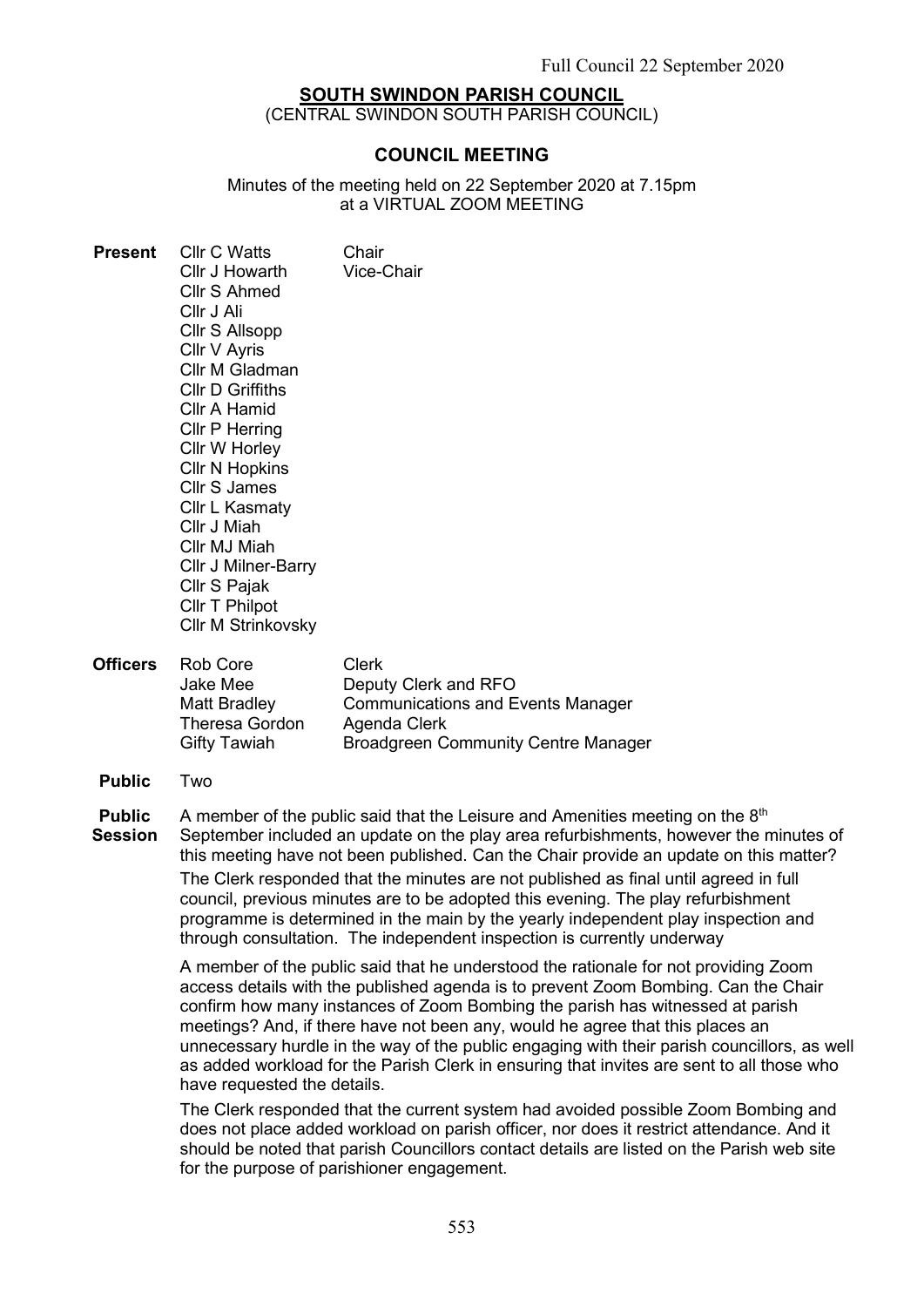A member of the public asked how many instances of fly tipping had the Parish paid to clear since the start of 2020 and what is the financial cost to the Parish in doing so? and what action are the Parish pursuing in ensuring that they take the necessary statutory powers from SBC to ensure that they can investigate and prosecute fly-tippers?

The Clerk responded that removal of fly tipping above car boot size accumulations (A few black bags) had not been transferred to the parish nor is it in the deed of services, therefore removal, investigation and enforcement remain with the principal waste authority, Swindon Borough Council.

A member of the public asked to have the following question asked at the current meeting and obtain comments from Councillors, not just a reply from a council officer.

The Clerk responded that the normal protocol is for public questions to be answered by a council officer or the chair of the meeting, all councillors can ask further questions or provide answers if they so wish.

A member of the public said that for a number of months now a rough sleeper has been allowed to camp in Queens Park. He had been attended to by various people from SBC and Threshold who had supplied his needs (quote by one of Threshold team). Does the Parish Council intend this to be the norm in the parks they have the leases for and fail to uphold the byelaws that are contravened as well as good housekeeping of the parks?

The Clerk responded that there is no such allowance to camp on either public or parish property. The parish council responds to all reports of rough sleepers across the parish by informing the relevant agencies. The parish council requested legal powers of enforcement from Swindon Brough Council and these have not been granted, therefore the borough council remains the enforcing body for byelaws

A member of the public asked if the rough sleeper is in possession of a key to the toilets. which would explain the lights on at night in there.

The Clerk responded that no key had been supplied.

A member of the public said the question relates to the failure to secure both the Town Gardens and Queens park at the correct times by as much as Two and a Half hours Late. Currently closure time is 7.30 (30 mins after sunset) It is a bye law but also a safety issue, with risk of injury, in the dark, or violent attack and harm with serious consequences. The situation not helped at Town Gardens since the times of closure having been removed, some months ago instead of being left until the promised replacements arrived. Again, not good housekeeping, but not the fault of the staff on site.

The Clerk responded that SBC security team lock both our parks and have a number of sites to secure as would any contractor, if there is an issue on any of the locations the locking process can be delayed. The security team have not informed the parish of any issues when locking. Tenders had been received in September 2019 for locking of the parks. All suppliers could not guarantee closure on time due to other commitments, a number of suppliers refused to tender due to varied timing of closing (Dusk). Market prices were approximately £10,000 per site other than SBC, for continued service their price £3,000 for both sites. No budget line was identified for security.

A member of the public said that if Parish Rangers can put up banners and posters of Parish council actions and notices on new play areas then it can't be a Covid 19 restriction stopping times (even temporary one) being put on Town Gardens entrances. The Clerk responded that signs had been commissioned for both sites but due to

supplier shutdown this was delayed.

# 1191 Apologies.

Cllr J Firmin Cllr Heavens Cllr N Watts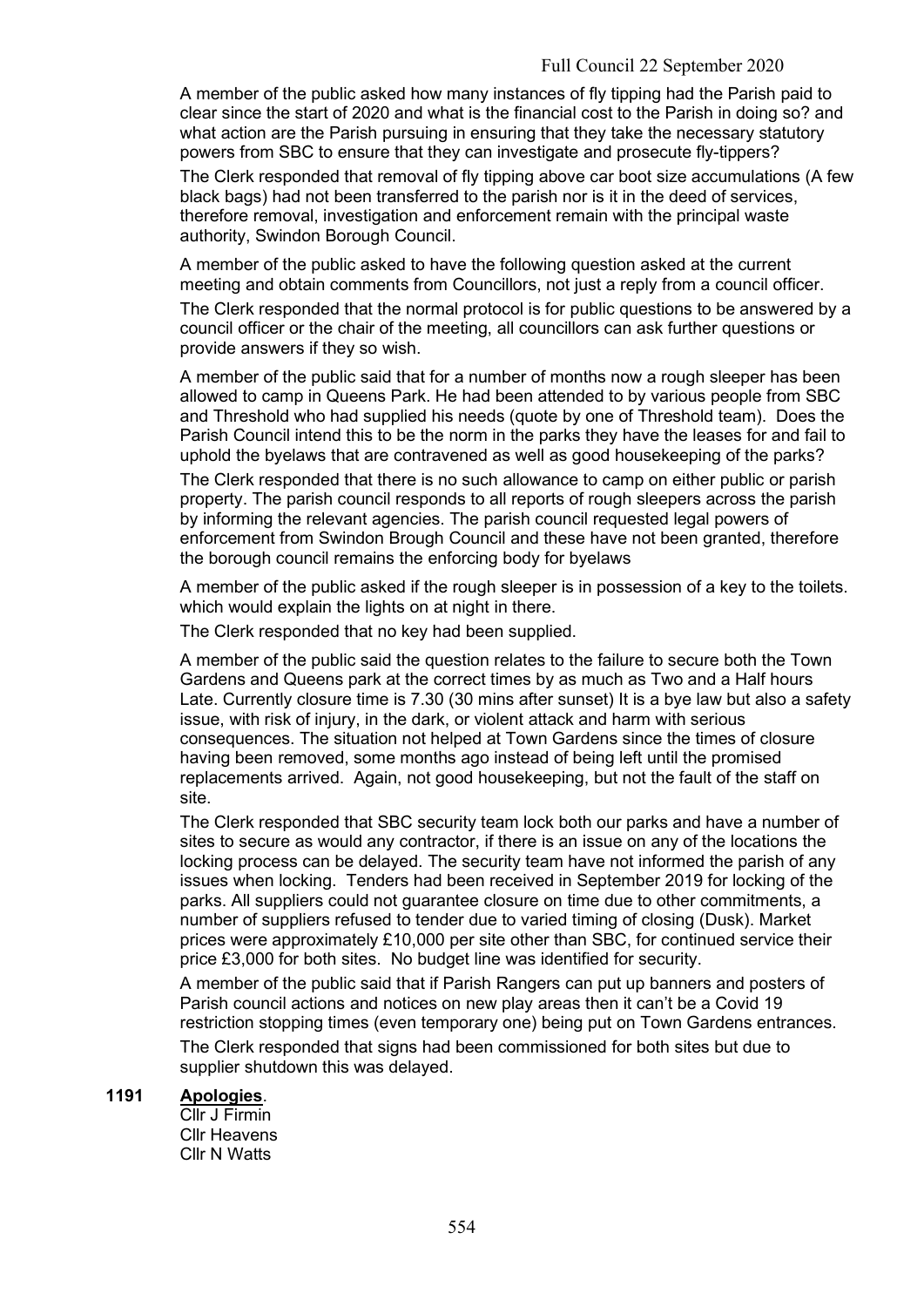# 1192 Declarations of Interest & Applications for Dispensation

Cllr N Hopkins and Cllr J Ali declared a non-pecuniary interest as they are both members of the Rotary Club of Swindon.

### 1193 Chairs Report

The Chair said that we have received enquiries about the Parish strategy for playground renewal and I feel it would be worthwhile reminding Parish Councillors and informing Parishioners as to why we have developed the current strategy.

When the Parish was created in March 2017, it consisted of an office with a part time clerk and an admin assistant. At this time, 21 playgrounds were transferred to the Parish in one lot as the Borough had no funding for refurbishment or renewal. Indeed, if we had not accepted them, the Borough officers were discussing removal of playgrounds, as the Borough was not financially in a position to keep up the basic statutory maintenance, inspections, and repair.

Usually, a local authority would have a program of refurbishment with a nominal 17-year cycle per playground renewal spread evenly across the portfolio. The Parish had no option but to take possession of 21 playgrounds at the same time with various levels of disrepair/lack of investment in order to secure the assets. From this point, we commissioned a condition report and initial priorities were set for Playgrounds at Rushy Platt, GWR Park, Lordsmith Green, Hesketh Crescent, Cambria Bridge, Savernake Street, Broadgreen, East Wichel (just starting) and Westcott Park. The main issues with Savernake, Westcott and East Wichel were related to them being constructed from wood that had, and indeed is, rotting, therefore they became a priority through this process. The design and construction of these parks, although initially providing excellent play value, did not lend itself to longevity or cost-effective on-going maintenance.

We are now in a position to set our next set of priorities. The annual inspection and subsequent condition report will provide information for the Parish project manager and Chair of the Leisure and Amenities Committee to produce a report with a projected work schedule for the next two years. This will be brought to the relevant committees and we will welcome feedback from Parishioners with regards to these future deliberations.

### GOODGYM

Parish Councillors would like to thank GoodGym Swindon and local residents for joining them at the weekend to litter pick at the County Ground Open Space. 14 people attended the litter pick, and 15 bags of rubbish were collected. Those present would also like to thank the Swindon Town FC Community Foundation for free teas for the volunteers after the litter pick.

The Parish Council looks forward to working with GoodGym Swindon in the future.

The parish has also installed two new bins in the County Ground Area. We are glad to say that a resident contacted us to say that she has noticed these bins are already being well used; and there are eight further bins to install over the coming weeks.

### GWR PARK

South Swindon Parish Council is pleased to be working with Swindon Borough Council to commission a Conservation Management Plan for GWR Park (formerly known as Faringdon Road Park).

The Parish Council is now responsible for managing GWR Park and holds a 99-year lease on it. We have already installed a WW1 Memorial and refurbished the play area in the park.

Last year, Swindon's Railway Village, which is in the South Swindon Parish, was selected as one of Historic England's Heritage Action Zones and will benefit from £1.6 million of funding to revitalise this much-loved area. One of the key projects that is included in the Heritage Action Zone is to create a Conservation Management Plan for the park- which will look at ways the park's heritage can be conserved and improved. As the custodian of GWR Park we will be working in partnership with Swindon Council and Heritage England on this project.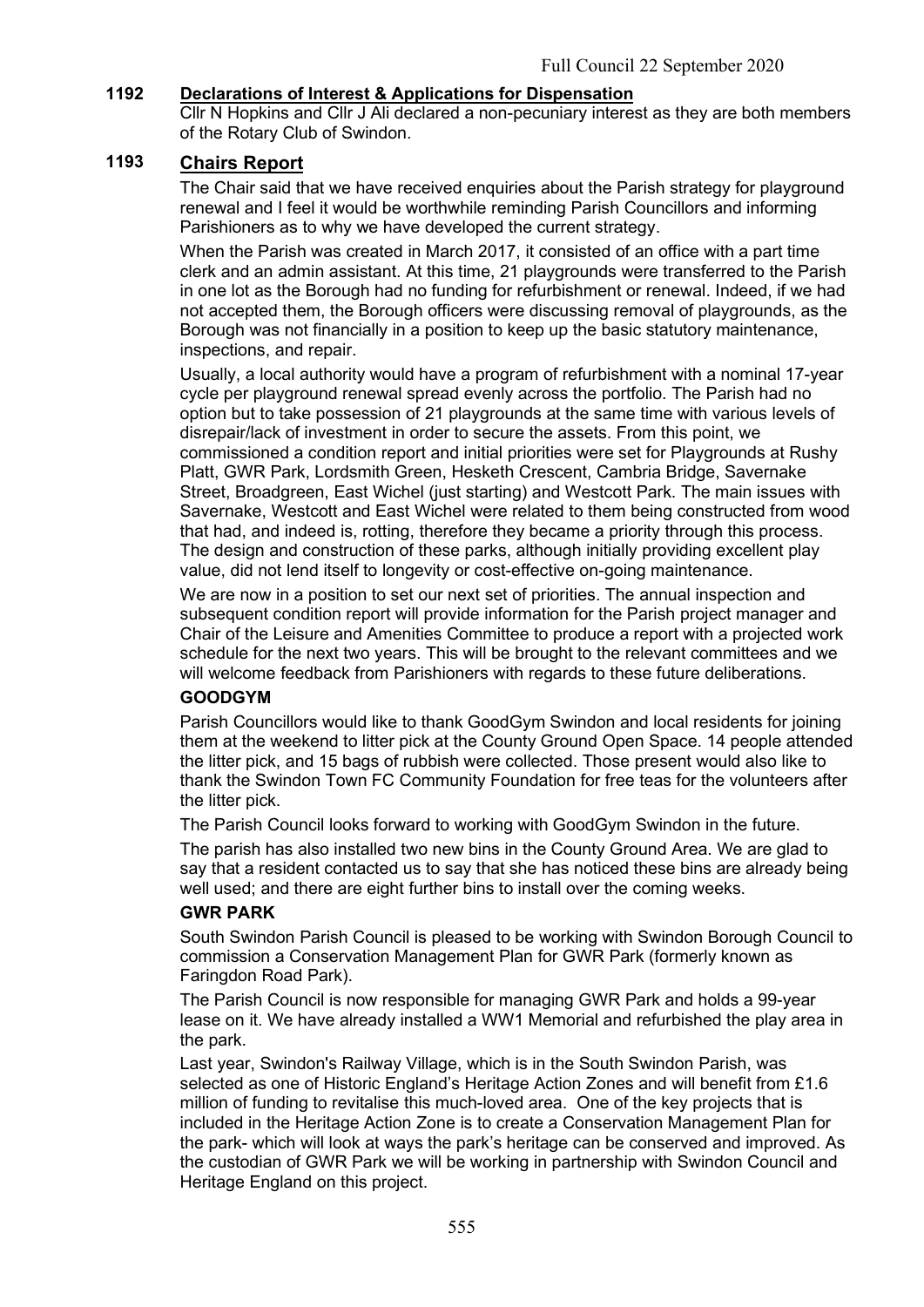### Park Posters.

Parish Councillors have been delighted that the Parish has been contacted by several relatives of the local heroes featured in our WW2 posters displayed in Town Gardens, Queens Park and GWR Park. These posters were featured to mark the 75th Anniversary of the end of WW2. The Parish Council had the pleasure of meeting the son and daughter-in-law of Harold Wilfred Hazell who was featured in one of the Parish Council's wartime posters and died fighting in Asia during the Second World War. Peter and Sheila Hazell were presented the wartime poster of their father by the Chair of the Parish Council's World Wars Working Party. They expressed how pleased they were that the Parish Council had displayed the poster and brought in the telegram which notified their mother that Harold had died. It was very powerful to hear a first-hand account of the effect of the War. The Parish Council would like to again thank local historian, Mark Sutton, for his significant contribution to the Wartime Posters project.

### Covid 19 centre

The Parish Council is really pleased to have facilitated a Covid Walk-Through Test Centre at Broadgreen Community Centre- part of the South Swindon Parish campus. Only a few weeks ago the Broadgreen and Town Centre area had a significant number of cases so it is great that a test centre can be so local. It should be noted that appointments must be pre-booked in the same way as the other testing sites. The Broadgreen site is available to 'walk-through' visitors only (Not drive through).

For anybody needing to visit South Swindon Parish Council's offices by car they should please enter our car park in the usual way, explain to any security staff they are there to visit the Parish Council and park as close to the Parish Offices as possible.

### 1194 Minutes of the Full Council Meeting

RESOLVED that the minutes of the Parish Council Meeting held on the 18 February 2020 be approved as a correct record.

1195 Minutes of the Planning & Environment Committee RESOLVED that the minutes of the Planning and Environment Meeting held on 25 February 2020 be approved as a correct record.

### 1196 Minutes of the Finance & Staffing Committee RESOLVED that the minutes of the Finance and Staffing Meeting held on 25 February 2020 with amendment be approved as a correct record.

- 1197 Minutes of the Leisure & Amenities Committee RESOLVED that the minutes of the Finance and Staffing Meeting held on 10 March 2020 be approved as a correct record.
- 1198 Minutes of the Planning & Environment Committee RESOLVED that the minutes of the Planning and Environment Meeting held on 10 March 2020 be approved as a correct record.
- 1199 Minutes of the Full Council Meeting RESOLVED that the minutes of the Parish Council Meeting held on the 26 May 2020 be approved as a correct record.
- 1200 Minutes of the Full Council Meeting RESOLVED that the minutes of the Parish Council Meeting held on the 16 June 2020 be approved as a correct record.
- 1201 Minutes of the Full Council Meeting RESOLVED that the minutes of the Parish Council Meeting held on the 14 July 2020 approved as a correct record.

### 1202 Minutes of the Finance & Staffing Committee

RESOLVED that the minutes of the Parish Council Meeting held on the 25 August 2020 be approved as a correct record.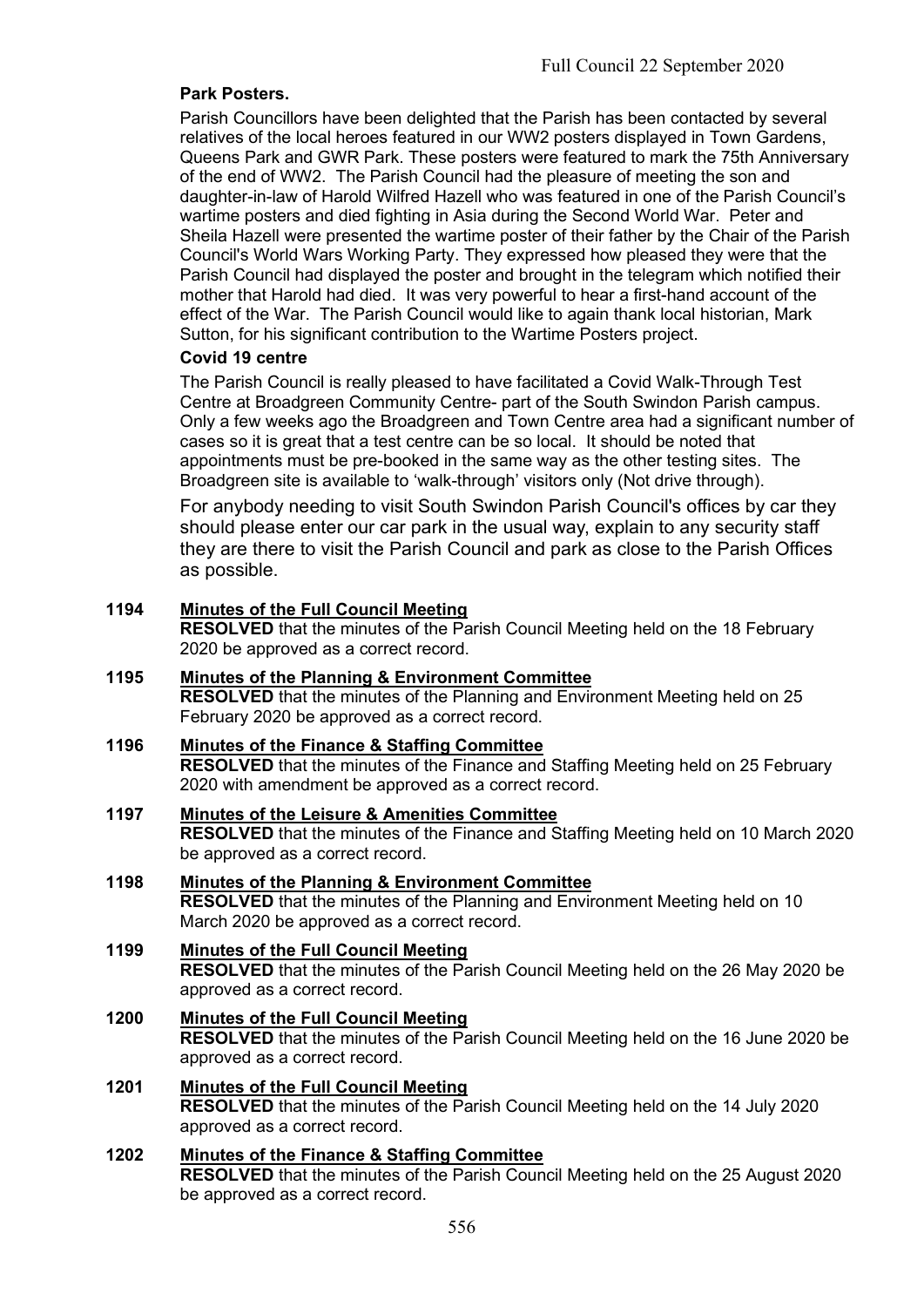# 1203 Minutes of the Full Council Meeting

Minutes of the Parish Council Meeting held on the 25 August 2020.

### DEFERRED

### 1204 Grant Application – Prospect Place Conservation Area Trust

The RFO to submit a grant application regarding Prospect Place.

The RFO said that he required more information and that the grant application had been withdrawn for the time being.

### DEFERRED

### 1205 Payment Schedule – August 2020

The RFO submitted the Payment Schedule for August 2020, a copy of which appears in as Appendix A in the Minute Book.

RESOLVED that the Payment Schedule for August 2020 totalling £355,554.97 be approved.

### 1206 Accounts – August 2020

The RFO submitted the Accounts for the period to August 2020, a copy of which appears in as Appendix B in the Minute Book.

The RFO gave an update on a profile budget he had completed and said that the parish are running well without taking the services on yet. The transfer is due in November and if Councillors have they suggestions they would like to be factored in they need to be received by September/October to be factored into the budget if feasible.

RESOLVED that the Accounts for August 2020 be approved.

#### 1207 Westcott Play Area

The Clerk gave a verbal update on the annual Westcott Play Area inspection

The Clerk said that the annual play area inspections had been delayed due to Covid 19 but were now being done and Inspectors are flagging anything deemed urgent directly to the Clerk. Parish Rangers do regular visual inspections to play areas, however the annual inspections are more in-depth including wood depth tests for all types of rot; in this instance Westcott Place equipment failed because below surfaces had started to rot which compromised the structural integrity. The parish immediately removed the wooden equipment and consideration will be given to it being replaced with steel.

### **NOTED**

### 1208 Update on Broadgreen Local Test Site (LTS)

The Broadgreen Centre Manager Gifty Tawiah gave a verbal update on the use of the Broadgreen community Centre.

The Centre Manager said that the local test site had been set up at short notice and is being operated by G4S on behalf of the NHS. It had been operational for a week and had been set up in a safe and suitable, way with all G4S staff following health and safety guidance. Having discussed the set up with the parish health & safety officer the conclusion had been that we are assured by the set up. The site is open 8am – 8pm and the staff are keeping a record of how many tests are done weekly. Gifty had asked for the information to be provided and will pass onto the Clerk and Councillors when received. Risk to people is considered low, and as a walk-in site only on-site parking is not available to the public. Gifty is waiting for information from G4S to update the parish social media pages to be accessible to the public.

# **NOTED**